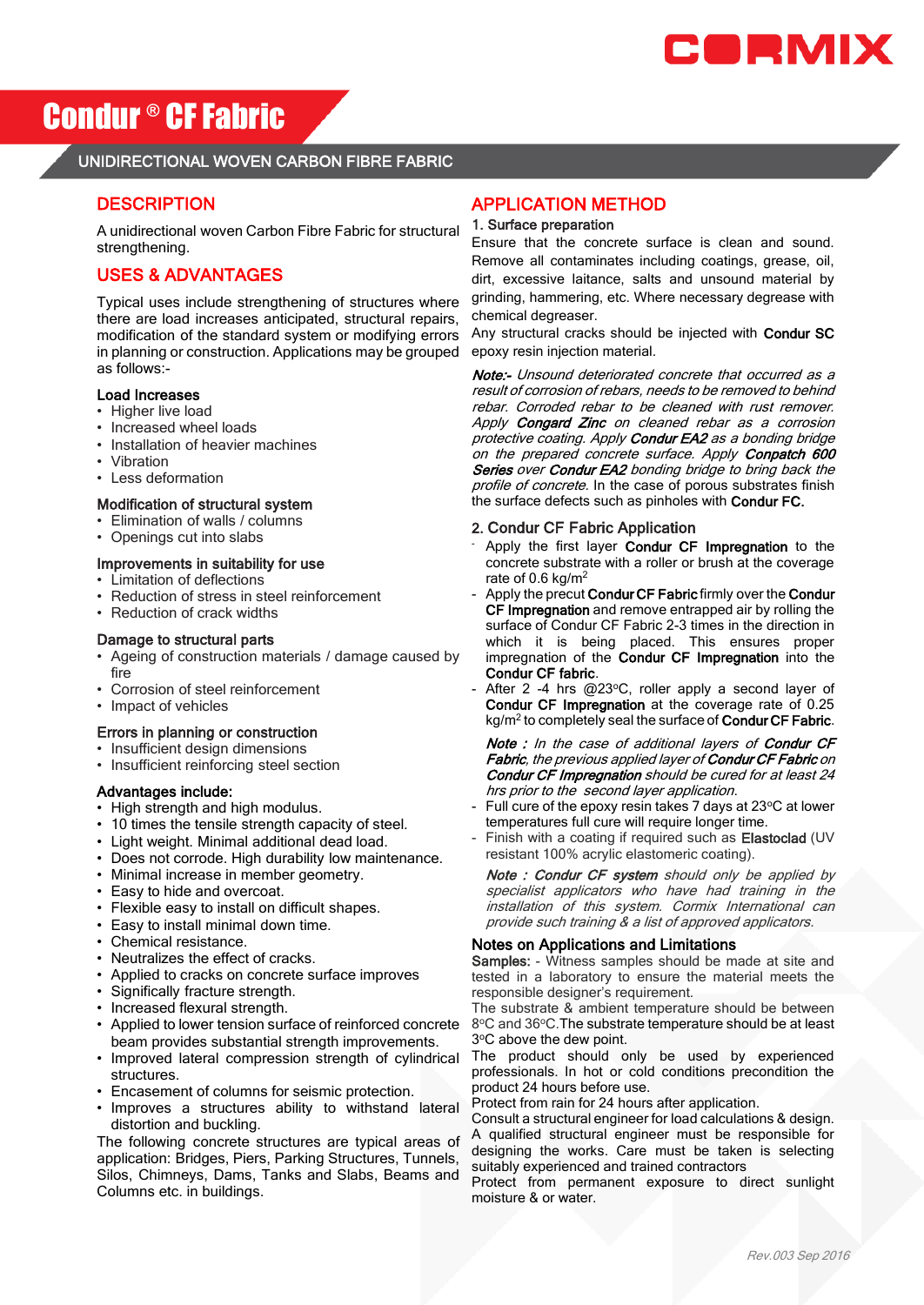

# **Condur ® CF Fabric**

# UNIDIRECTIONAL WOVEN CARBON FIBRE FABRIC

## Properties of Condur CF Fabric – CJ23T

| <b>Properties</b>                   | <b>Result</b>         | <b>Test Method</b>       |
|-------------------------------------|-----------------------|--------------------------|
| <b>Roll Length</b>                  | 50 Mtr                | ٠                        |
| <b>Fabric Weight</b>                | 230 gm/m <sup>2</sup> | ٠                        |
| <b>Fabric Width</b>                 | 60cm                  | ٠                        |
| <b>Fabric Weave</b>                 | Unidirectional        | $\overline{\phantom{0}}$ |
| <b>Tensile Strength</b>             | 4900 Mpa              | <b>ASTM D 3039</b>       |
| Tensile Modulus of Elasticity (min) | 230 GPa               | <b>ASTM D 3039</b>       |
| Ultimate Rupture Strain (min)       | 1.5%                  | <b>ASTM D 3039</b>       |
| Nominal Thickness (minimum)         | $0.111$ mm            |                          |

# Properties of Condur CF Fabric – CJ30T

| <b>Properties</b>                   | <b>Result</b>         | <b>Test Method</b>       |
|-------------------------------------|-----------------------|--------------------------|
| <b>Roll Length</b>                  | 100Mtr                | $\overline{\phantom{0}}$ |
| <b>Fabric Weight</b>                | 300 gm/m <sup>2</sup> | $\overline{\phantom{0}}$ |
| <b>Fabric Width</b>                 | 50cm                  | $\overline{\phantom{a}}$ |
| <b>Fabric Weave</b>                 | Unidirectional        | $\overline{\phantom{0}}$ |
| <b>Tensile Strength</b>             | 4500 Mpa              | <b>ASTM D 3039</b>       |
| Tensile Modulus of Elasticity (min) | 230 GPa               | <b>ASTM D 3039</b>       |
| Ultimate Rupture Strain (min)       | 1.5%                  | <b>ASTM D 3039</b>       |
| Nominal Thickness (minimum)         | $0.167$ mm            |                          |

# Laminate Properties (related to effective laminate thickness)

| <b>Properties</b>             |         | <b>Condur CF Fabric CJ30T</b> | <b>Test Method</b>       |
|-------------------------------|---------|-------------------------------|--------------------------|
| <b>Impregnation Resin</b>     |         | Condur CF Impregnation        | $\overline{\phantom{0}}$ |
| Laminate Thickness (Norminal) |         | l mm                          | $\overline{\phantom{0}}$ |
| Tensile Modulus               | Average | 275 GPa                       | <b>ASTM D 3039</b>       |
| Tensile Strength              | Average | 3018 MPa                      | <b>ASTM D 3039</b>       |

### CONSUMPTION of Condur CF Impregnation

First layer on concrete:  $0.6 \text{ kg/m}^2$ . Following layers on Condur CF Fabric:  $0.25 \text{ kg/m}^2$ .

## PACKAGING

Condur CF Fabric CJ 23T  $(230 \text{ gm}) = 60 \text{ cm} \times 50 \text{ m}$ tr per roll.

Condur CF Fabric CJ 30T  $(300 \text{ gm}) = 50 \text{ cm} \times 100 \text{ m}$ tr per roll.

## STORAGE & SHELF LIFE

The shelf life is 24 months from date of manufacture if stored correctly in original undamaged packaging at temperatures between 5°C-36 °C protect from sunlight.

## HEALTH & SAFETY

Refer to the MSDS available from Cormix International Ltd.

# TECHNICAL SERVICE

The Cormix International Technical Service Department is available to assist you in the correct use of our products and its resources are at your disposal entirely without obligation.

## QUALITY ASSURANCE

ISO 9001: 2008 verified by TUV Nord.